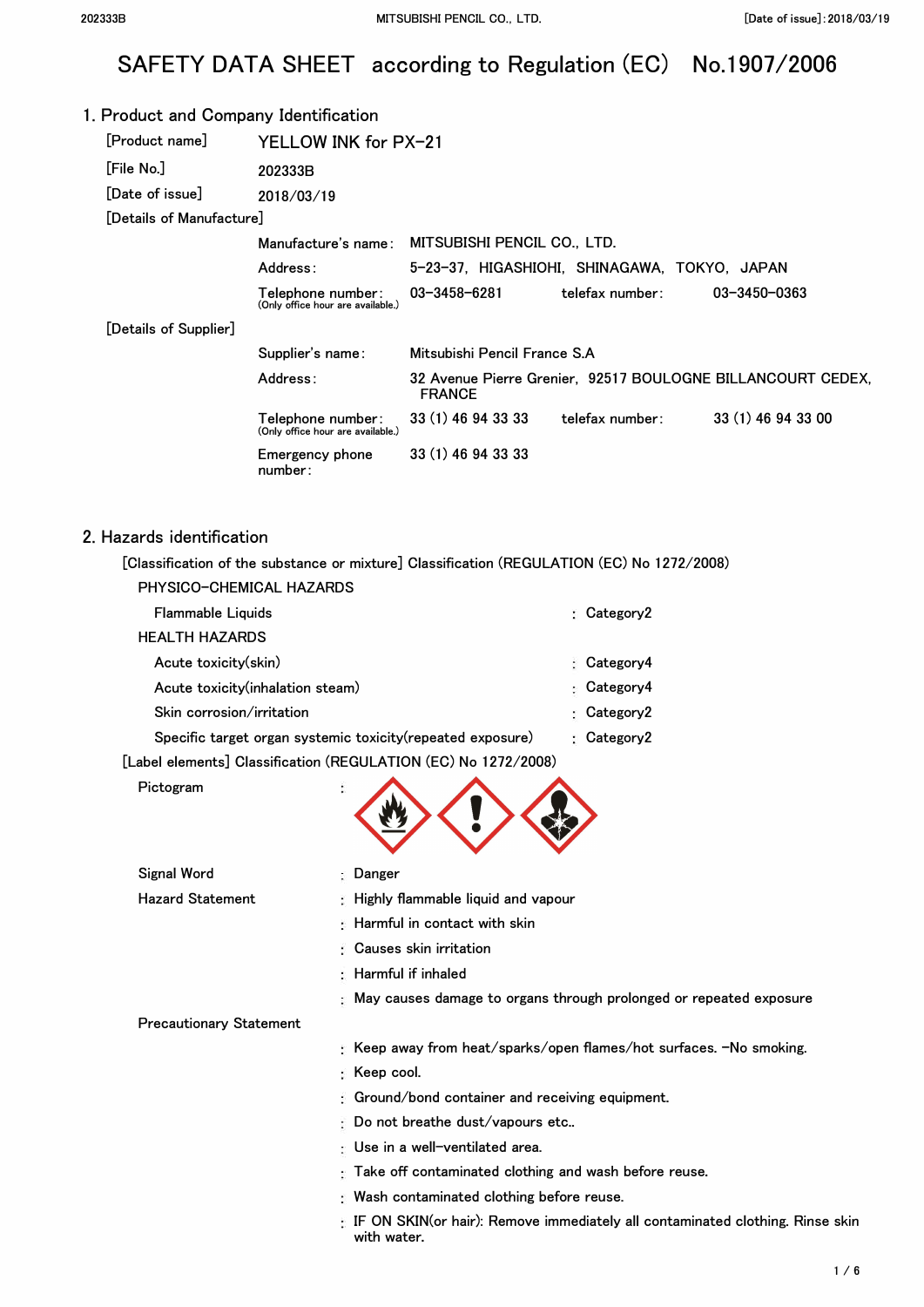| 202333B                                                                                                                      | MITSUBISHI PENCIL CO., LTD.                                                                                                                          | [Date of issue]: 2018/03/19 |
|------------------------------------------------------------------------------------------------------------------------------|------------------------------------------------------------------------------------------------------------------------------------------------------|-----------------------------|
|                                                                                                                              | $\pm$ If skin irritation occurs: Get medical advice/attention.                                                                                       |                             |
| : In case of fire: Use appropriate means for fire extinguishing in accordance with<br>all current regulations and standards. |                                                                                                                                                      |                             |
|                                                                                                                              | : IF ON SKIN:Wash with plenty of soap and water.Get immediate medical<br>advaice/attention.                                                          |                             |
|                                                                                                                              | : IF INHALED:Remove victim to fresh air and keep at rest in a position<br>comfortable for breathing Get medical advice/attention if you feel unwell. |                             |
| : Store in a well-ventilated place. Keep cool.                                                                               |                                                                                                                                                      |                             |
|                                                                                                                              | : Dispose in accordance with all current regulations and standards.                                                                                  |                             |
| $\lceil$ Other hazards $\rceil$                                                                                              | No information available.                                                                                                                            |                             |

## 3. Composition/information on ingredients

| [The chemical product is a substance or a mixture] |                | Mixture                  |                                                                                    |
|----------------------------------------------------|----------------|--------------------------|------------------------------------------------------------------------------------|
| [Chemical nature]<br>[Component parts]             |                | Ink                      |                                                                                    |
| Chemical name                                      | Cas No         | Concentration range(wt%) | Classification<br>(REGULATION (EC) No<br>1272/2008)                                |
| Titanium dioxide                                   | 13463-67-7     | $30 - 50$                |                                                                                    |
| Xylenes                                            | 1330-20-7      | $30 - 50$                | $Flam$ Lig 3; H226<br>Acute Tox 4: H332<br>Acute Tox 4: H312<br>Skin Irrit 2: H315 |
| Ethylbenzene                                       | $100 - 41 - 4$ | $\leq 10$                | Flam. Lig. 2; H225<br>Acute Tox 4: H332<br>Asp. Tox 1: H304<br>STOT RE2; H373      |

### 4 First aid measures

| [Description of first aid measures]                                          |                                                                                                              |  |
|------------------------------------------------------------------------------|--------------------------------------------------------------------------------------------------------------|--|
| Eye contact                                                                  | : Flush eyes with plenty of water for at least 15 minutes.                                                   |  |
|                                                                              | : Take off the contact lens if possible                                                                      |  |
|                                                                              | : Then get medical attention immediately.                                                                    |  |
| Skin contact                                                                 | Wash skin with soap and water for at least 15 minutes while removing<br>contaminated clothing and shoes.     |  |
|                                                                              | : Consult medical advice depending on the symptoms.                                                          |  |
|                                                                              | : Thoroughly clean and dry contaminated clothing and shoes before reuse.                                     |  |
| Ingestion                                                                    | : Consult medical advice, and show the SDS to physician.                                                     |  |
|                                                                              | : Never give anything by mouth. If vomiting occurs, keep head lower than hips to<br>help prevent aspiration. |  |
| Inhalation                                                                   | Remove from exposure area to fresh air immediately. Give artificial respiration if<br>not breathing          |  |
|                                                                              | : Consult medical advice, and show the SDS to physician.                                                     |  |
| [Most important symptoms and effects, both acute and delayed]                |                                                                                                              |  |
|                                                                              | No information available.                                                                                    |  |
| [Indication of any immediate medical attention and special treatment needed] |                                                                                                              |  |
|                                                                              | No information available.                                                                                    |  |
|                                                                              |                                                                                                              |  |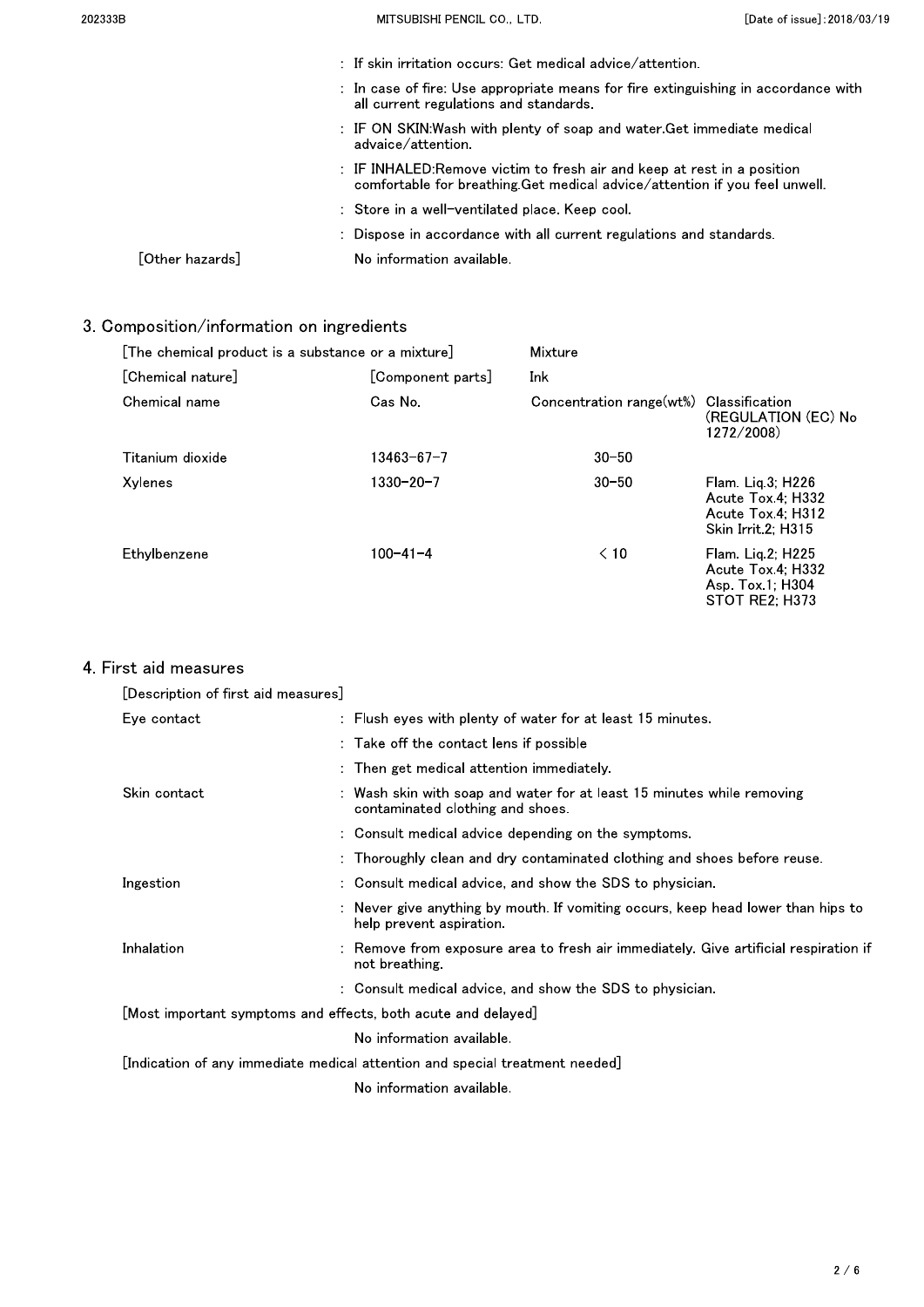### 5. Firefighting measures

| [Extinguishing media]                                   | Regular dry chemical, carbon dioxide, water, regular foam                                            |
|---------------------------------------------------------|------------------------------------------------------------------------------------------------------|
| [Special hazards arising from the substance or mixture] |                                                                                                      |
|                                                         | No further relevant information available.                                                           |
| [Advice for firefighters]                               | Stay upwind and keep out of low areas and avoid inhalation of material or<br>combustion by-products. |
|                                                         | Wear suitable protective equipment.                                                                  |

### 6. Accidental release measures

|                                                        | [Personal precautions, protective equipment and emergency procedures]                                        |
|--------------------------------------------------------|--------------------------------------------------------------------------------------------------------------|
|                                                        | Rope off the area to contain the leak and prohibit entrance except for<br>authorized persons.                |
|                                                        | Wear appropriate protection gear.                                                                            |
|                                                        | Do not work in the leeward.                                                                                  |
| [Environmental precautions]                            | Collect leaked material in empty container after leading outflow to a safe area<br>containing earth and sand |
|                                                        | Do not allow leaked material to pollute rivers, lakes, etc.                                                  |
| [Methods and material for containment and cleaning up] |                                                                                                              |
|                                                        | Wipe off by dry cloth and wash with water.                                                                   |
|                                                        | Dispose of pollution or waste in accordance with national, state and local<br>regulations.                   |
| [Reference to other sections]                          | No information available.                                                                                    |
|                                                        |                                                                                                              |

### 7. Handling and storage

| [Precautions for safe handling]                                  |                                                                                                |  |
|------------------------------------------------------------------|------------------------------------------------------------------------------------------------|--|
|                                                                  | Do not lick or swallow the ink.                                                                |  |
| Avoid contact with skin and eves                                 |                                                                                                |  |
| Ventilate the room in case of using and don't breathe the vapor. |                                                                                                |  |
| Recap after use, and keep out of the reach of childrens.         |                                                                                                |  |
| [Conditions for safe storage, including any incompatibilities]   |                                                                                                |  |
|                                                                  | Keep away from oxidizing materials, ignition sources, high temperature and<br>direct sunlight. |  |
|                                                                  | Use a container to fill up at the time of shipment.                                            |  |
|                                                                  | Recommended temperature $\therefore$ 0-40°C                                                    |  |
| $ S$ becific end use $(s) $                                      | No information available.                                                                      |  |

### 8. Exposure controls/personal protection

### [Control parameters]

| Chemical name    | OSHA | ACGIH                          |
|------------------|------|--------------------------------|
| Titanium dioxide |      | (TWA)10mg/m3                   |
| Xylenes          |      | $(TWA)100$ ppm<br>(STEL)150ppm |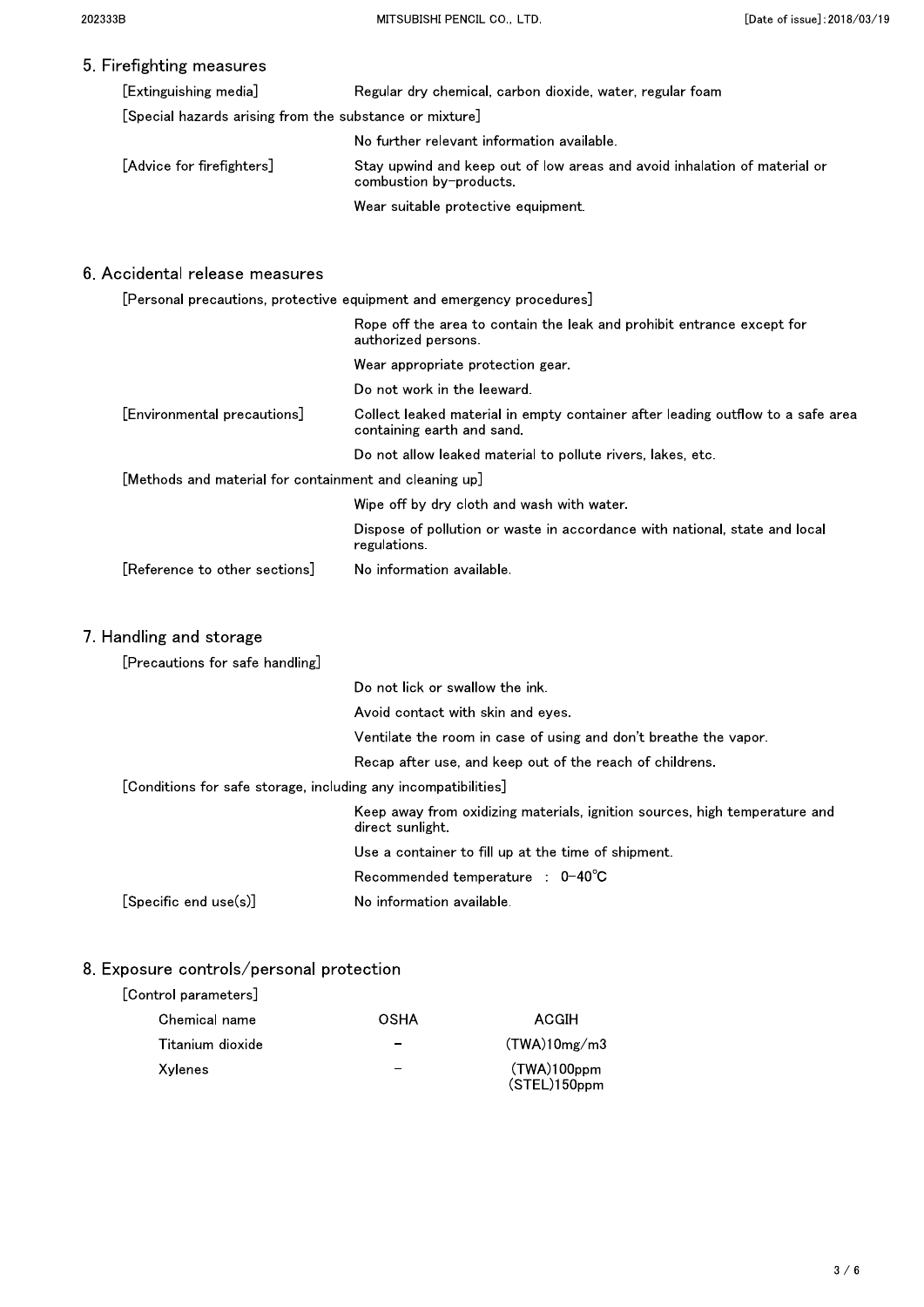| [Exposure controls]    |                                                                                                           |
|------------------------|-----------------------------------------------------------------------------------------------------------|
| Protective equipment   | : Ventilate the room in case of using it and don't<br>breathe the vapor. Do mechanical exhaust as needed. |
| Respiratory protection | : Wear a tool for protection for breathing by all means.                                                  |
| Hands protection       | : Wear solvent-resistant-related protection gloves by<br>all means.                                       |
| Eve protection         | : Wear protection glasses by all means                                                                    |
| Skin protection        | : Wear solvent-resistant-related protection clothes by<br>all means.                                      |

## 9. Physical and chemical properties

| [Information on basic physical and chemical properties] |                                                              |  |  |
|---------------------------------------------------------|--------------------------------------------------------------|--|--|
| Color                                                   | : Yellow                                                     |  |  |
| State                                                   | $:$ Liquid                                                   |  |  |
| Odor                                                    | : Aromatic odor                                              |  |  |
| рH                                                      | $:$ No information available.                                |  |  |
| Boiling point                                           | : No information available. [Ethylbenzene $136.0^{\circ}$ C] |  |  |
| Melting point                                           | $:$ No information available.                                |  |  |
| Flash point                                             | : No information available [Ethylbenzene 18.0 $C$ ]          |  |  |
| Autoignition temperature                                | : No information available. [Ethylbenzene $432.0^{\circ}$ C] |  |  |
| Explosion limits                                        | : No information available.                                  |  |  |
| Vapor density(air=1)                                    | $:$ No information available.                                |  |  |
| Density                                                 | : about13                                                    |  |  |
| Solubility in water                                     | $:$ insoluble                                                |  |  |
| Evaporation rate                                        | $:$ No information available.                                |  |  |
| [Other information]                                     | No information available.                                    |  |  |
|                                                         |                                                              |  |  |

## 10. Stability and reactivity

| [Chemical stability]                 | This mixture is stable in normal temperature, a condition of the pressure. |
|--------------------------------------|----------------------------------------------------------------------------|
| [Reactivity]                         | No data available.                                                         |
| [Conditions to avoid]                | Avoid heat, flames, sparks and other sources of ignition.                  |
|                                      | Avoid direct sunlight and high temperature.                                |
| [Incompatible materials]             | No information available.                                                  |
| [Hazardous decomposition products]   | No information available.                                                  |
| [Possibility of hazardous reactions] | No information available                                                   |

## 11. Toxicological information

| [Information on toxicological effects]          |                                                     |  |  |
|-------------------------------------------------|-----------------------------------------------------|--|--|
| Acute toxicity(oral)                            |                                                     |  |  |
| Classification not possible                     | $\therefore$ No information available.              |  |  |
| Acute toxicity(skin)<br>Category4               | : $1000 \leq LDS0 \leq 2000$ mg/kg (estimate value) |  |  |
| Acute toxicity(inhalation:vapours)<br>Category4 | : 10 $\leq$ LC50 $\leq$ 20 mg/L (estimate value)    |  |  |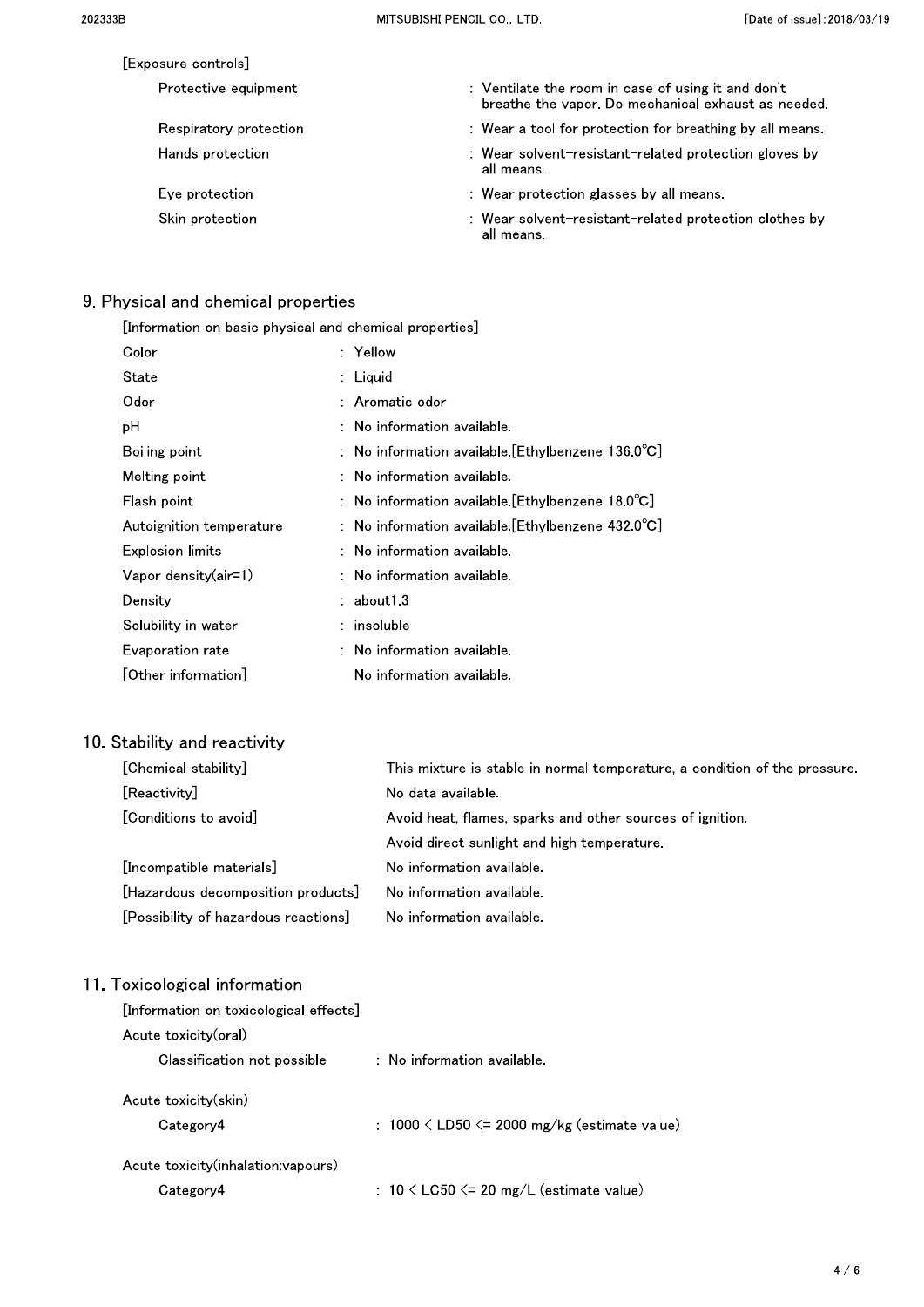| Skin corrosion/irritation                                   |                           |  |
|-------------------------------------------------------------|---------------------------|--|
| Xylenes                                                     | : Category2               |  |
| Serious eye damage/Eye Irritation                           |                           |  |
| No information available.                                   |                           |  |
|                                                             |                           |  |
| Respiratory sensitizer<br>No information available.         |                           |  |
|                                                             |                           |  |
| Skin sensitizer                                             |                           |  |
| No information available.                                   |                           |  |
| Germ cell mutagenicity                                      |                           |  |
| No information available.                                   |                           |  |
| Carcinogenicity                                             |                           |  |
| No information available.                                   |                           |  |
|                                                             |                           |  |
| Toxic to reproduction                                       |                           |  |
| No information available.                                   |                           |  |
| Specific target organ systemic toxicity(single exposure)    |                           |  |
| No information available.                                   |                           |  |
| Specific target organ systemic toxicity (repeated exposure) |                           |  |
| Ethylbenzene                                                | : Category2               |  |
| Aspiration hazard                                           |                           |  |
| No information available.                                   |                           |  |
|                                                             |                           |  |
| Hazard to the Aquatic Environment (Acute)                   |                           |  |
| No information available.                                   |                           |  |
| Hazard to the Aquatic Environment (Chronic)                 |                           |  |
| No information available.                                   |                           |  |
|                                                             |                           |  |
| 12. Ecological information                                  |                           |  |
| [Toxicity for fish]                                         | No information available. |  |
| [Toxicity for crustaceans]                                  | No information available. |  |
| [Toxicity for algae]                                        | No information available. |  |
| [Persistence and degradability]                             |                           |  |

|                                      | No information available. |  |
|--------------------------------------|---------------------------|--|
| [Bioaccumulative potential]          | No information available. |  |
| [Mobility in soil]                   | No information available. |  |
| [Results of PBT and vPvB assessment] |                           |  |
|                                      | No information available. |  |
| [Other adverse effects]              | No information available. |  |